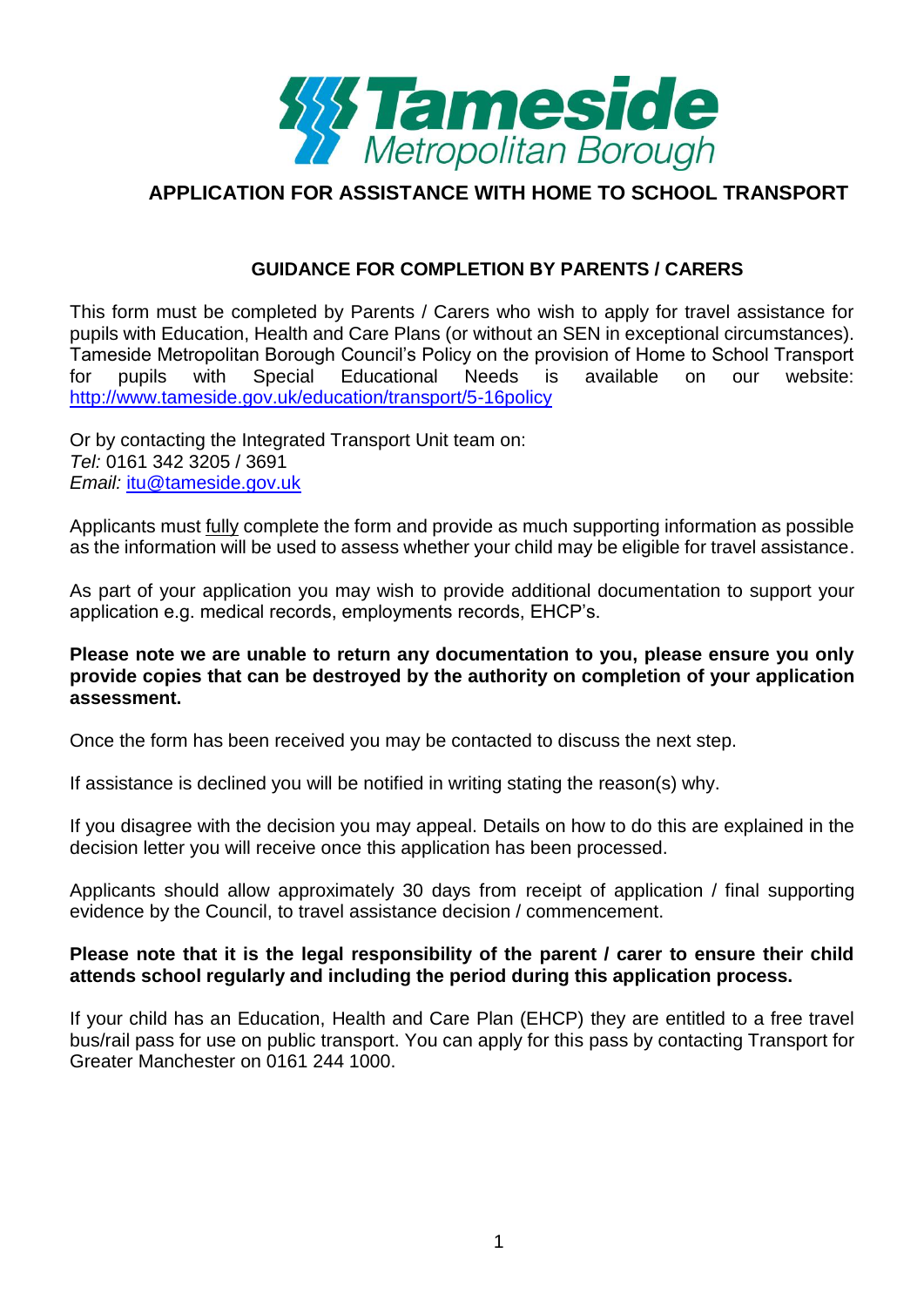

| 1) Name of Pupil                                                           |                                                                     |  |
|----------------------------------------------------------------------------|---------------------------------------------------------------------|--|
| 2) Date of Birth                                                           |                                                                     |  |
| 3) Home Address<br>(including Postcode)                                    |                                                                     |  |
| 4) Parent(s) / Carer(s) contact<br><b>Telephone Number (s)</b>             | Name (s)                                                            |  |
|                                                                            | <b>Landline</b>                                                     |  |
|                                                                            | <b>Mobile</b>                                                       |  |
| 5) Name of School to which<br><b>Travel Assistance is required</b>         |                                                                     |  |
| 6) Year Group (On Transfer)                                                |                                                                     |  |
| 7) Current School (If different)                                           |                                                                     |  |
| 8) Is the school named in your child's EHCP:                               |                                                                     |  |
| a) Your local School?                                                      |                                                                     |  |
| b) A school the Local Authority have chosen to meet your child's<br>needs? |                                                                     |  |
| c) A school of your own choice (if you tick this box, please give          |                                                                     |  |
| recommendation)?                                                           | your reasons below for not choosing the Local Authority's<br>$\Box$ |  |
|                                                                            |                                                                     |  |
|                                                                            |                                                                     |  |
|                                                                            |                                                                     |  |
|                                                                            |                                                                     |  |
|                                                                            |                                                                     |  |
|                                                                            |                                                                     |  |
|                                                                            |                                                                     |  |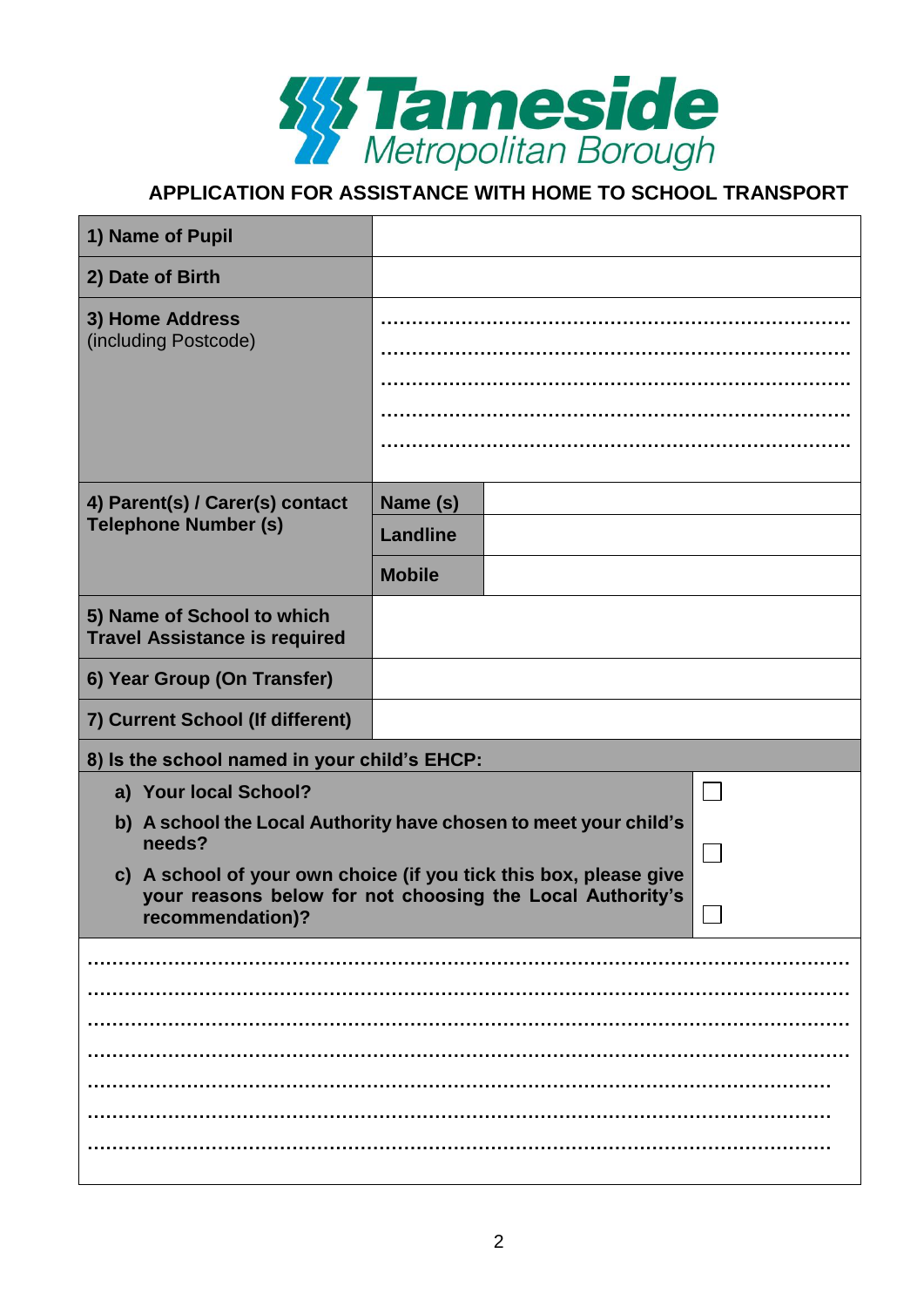

| 9) Does your child have an Education, Health and Care Plan (EHCP)?<br><b>Yes</b><br><b>No</b>                                                                                                                                                                    |            |           |
|------------------------------------------------------------------------------------------------------------------------------------------------------------------------------------------------------------------------------------------------------------------|------------|-----------|
|                                                                                                                                                                                                                                                                  |            |           |
| 10) Details of Need                                                                                                                                                                                                                                              |            |           |
| (Please supply full details below of the individual needs of the child and why you feel you are<br>unable to make your own arrangements with regards to your child's attendance at school.<br>Continue on separate sheet if required and attach to application). |            |           |
|                                                                                                                                                                                                                                                                  |            |           |
|                                                                                                                                                                                                                                                                  |            |           |
|                                                                                                                                                                                                                                                                  |            |           |
|                                                                                                                                                                                                                                                                  |            |           |
|                                                                                                                                                                                                                                                                  |            |           |
|                                                                                                                                                                                                                                                                  |            |           |
|                                                                                                                                                                                                                                                                  |            |           |
|                                                                                                                                                                                                                                                                  |            |           |
|                                                                                                                                                                                                                                                                  |            |           |
|                                                                                                                                                                                                                                                                  |            |           |
|                                                                                                                                                                                                                                                                  |            |           |
|                                                                                                                                                                                                                                                                  |            |           |
|                                                                                                                                                                                                                                                                  |            |           |
|                                                                                                                                                                                                                                                                  |            |           |
| 11) Does your child have a Mobility Impairment?                                                                                                                                                                                                                  | <b>Yes</b> | <b>No</b> |
| If Yes, please specify your child's mobility impairment. Please also explain<br>how your child normally travels outside school hours/terms etc.                                                                                                                  |            |           |
| (For short term mobility problems, please provide medical evidence)                                                                                                                                                                                              |            |           |
|                                                                                                                                                                                                                                                                  |            |           |
|                                                                                                                                                                                                                                                                  |            |           |
|                                                                                                                                                                                                                                                                  |            |           |
| 12) Do you claim Disability Living Allowance for your child?                                                                                                                                                                                                     | Yes        | No        |
| If Yes, please indicate which level of Mobility:                                                                                                                                                                                                                 |            |           |
| Higher rate                                                                                                                                                                                                                                                      |            |           |
| Lower rate                                                                                                                                                                                                                                                       |            |           |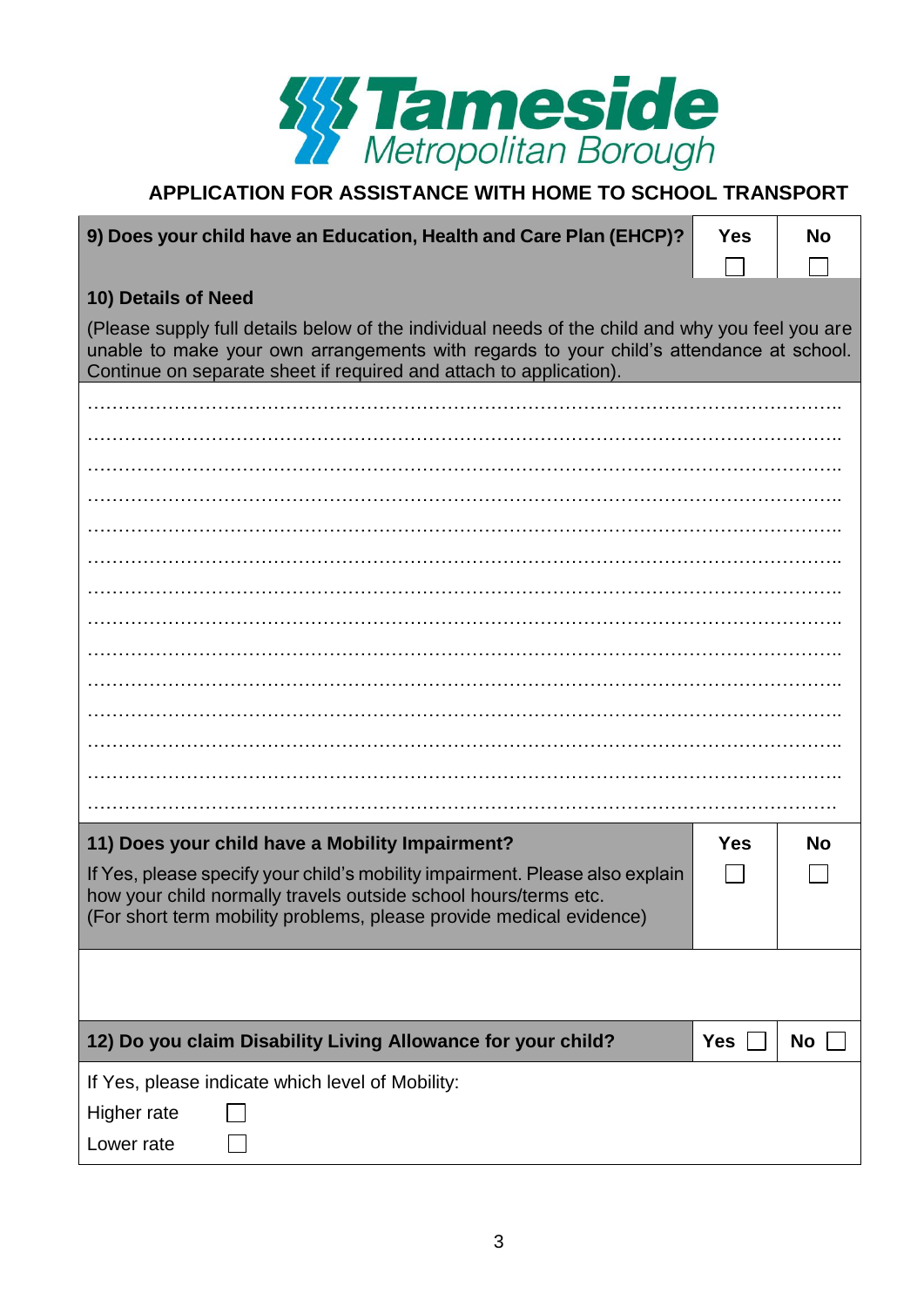

| 12a) Is your child in receipt of free school meals                                                |  | Yes | No l |
|---------------------------------------------------------------------------------------------------|--|-----|------|
| 13) Does your child have a wheelchair for everyday use which they   Yes<br>cannot travel without? |  |     | No l |
| If yes, please specify the type                                                                   |  |     |      |

| 14) In your opinion is your child able to travel on public transport safely?                                                                                                        |  |  |
|-------------------------------------------------------------------------------------------------------------------------------------------------------------------------------------|--|--|
| Yes, on their own<br>Yes, with support<br>No, even if they have support                                                                                                             |  |  |
| If you have answered No to the above question please specify reasons below (if you<br>have already supplied evidence of this in sections 10 or 11 (above), ignore this<br>question) |  |  |
|                                                                                                                                                                                     |  |  |
| 15) How many buses / trains would you / your child need to catch to travel to school?                                                                                               |  |  |
| <b>Two</b><br><b>Three</b><br>One                                                                                                                                                   |  |  |
| 16) Does the family have a car?                                                                                                                                                     |  |  |
| <b>No</b><br>Yes, one<br>Yes, more than one<br>If yes is the vehicle provided for the pupil under a Mobility, or other, scheme?<br><b>Yes</b><br>No                                 |  |  |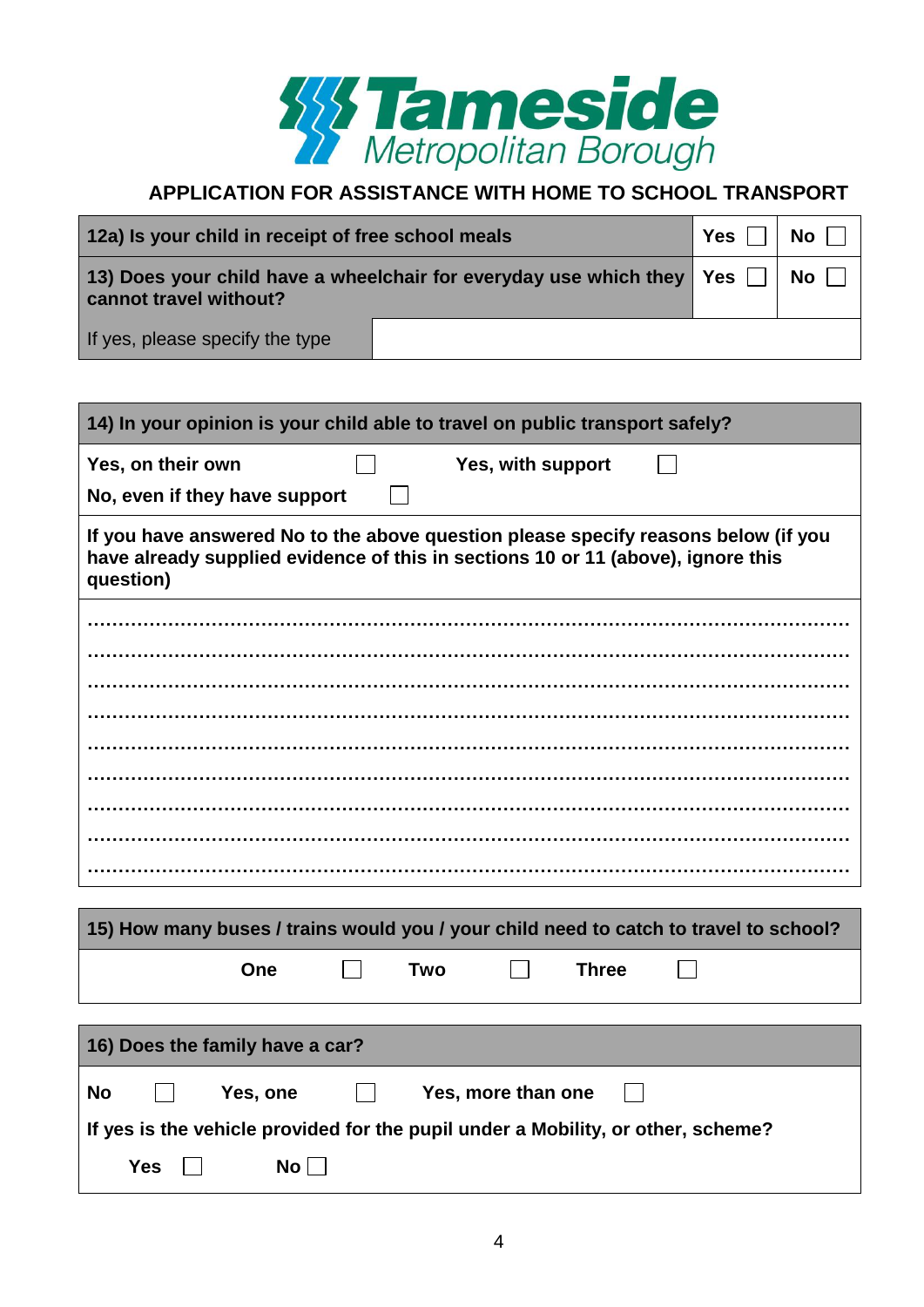

| 17) Do you or your partner have a disability which you feel prevents<br>you from assisting or arranging your child's attendance, or<br>accompanying them to school? (Please specify details of you or your<br>partner's disability below). Medical evidence will be required if you answer<br>yes to this section. Please ensure you attach such evidence (e.g. a<br>statement from your consultant or GP) to this form when submitting. | <b>Yes</b> | <b>No</b> |
|------------------------------------------------------------------------------------------------------------------------------------------------------------------------------------------------------------------------------------------------------------------------------------------------------------------------------------------------------------------------------------------------------------------------------------------|------------|-----------|
|                                                                                                                                                                                                                                                                                                                                                                                                                                          |            |           |
|                                                                                                                                                                                                                                                                                                                                                                                                                                          |            |           |
|                                                                                                                                                                                                                                                                                                                                                                                                                                          |            |           |
|                                                                                                                                                                                                                                                                                                                                                                                                                                          |            |           |
|                                                                                                                                                                                                                                                                                                                                                                                                                                          |            |           |
|                                                                                                                                                                                                                                                                                                                                                                                                                                          |            |           |
|                                                                                                                                                                                                                                                                                                                                                                                                                                          |            |           |
|                                                                                                                                                                                                                                                                                                                                                                                                                                          |            |           |
|                                                                                                                                                                                                                                                                                                                                                                                                                                          |            |           |
|                                                                                                                                                                                                                                                                                                                                                                                                                                          |            |           |
|                                                                                                                                                                                                                                                                                                                                                                                                                                          |            |           |
|                                                                                                                                                                                                                                                                                                                                                                                                                                          |            |           |
|                                                                                                                                                                                                                                                                                                                                                                                                                                          |            |           |
|                                                                                                                                                                                                                                                                                                                                                                                                                                          |            |           |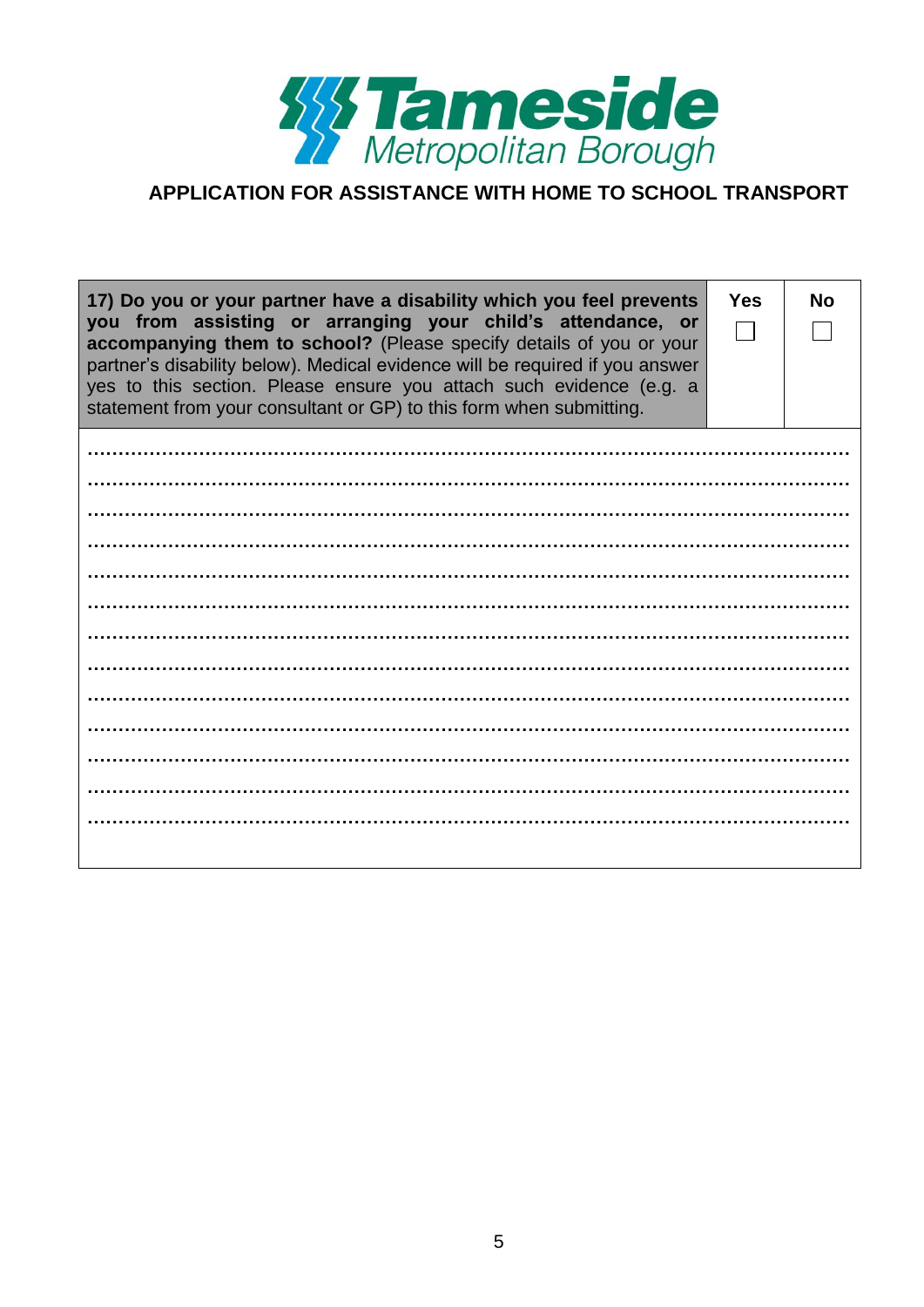

| 18) Your working arrangements.                                                          | You:                   | Yes $  $   |  |
|-----------------------------------------------------------------------------------------|------------------------|------------|--|
| Are you and/or your partner in employment?                                              |                        | $No$ $  $  |  |
|                                                                                         | Your                   | $Yes \Box$ |  |
|                                                                                         | <b>Partner: No    </b> |            |  |
| If self-employed please specify your current working arrangements below, please include |                        |            |  |

nature of work, address and working times etc. Any other relevant information or evidence to enable a complete assessment of your application.

If employed you must provide signed confirmation of employment including days and hours work, from your employer or manager on company headed paper.

| 19) Are you, or another appropriate person, available to travel with<br>your child to school in a morning and/or afternoon? (An appropriate<br>person may be a family member, friend or relative)<br>(If not, or only partially, available, please specify the reason.) | Yes |  |
|-------------------------------------------------------------------------------------------------------------------------------------------------------------------------------------------------------------------------------------------------------------------------|-----|--|
|                                                                                                                                                                                                                                                                         |     |  |
|                                                                                                                                                                                                                                                                         |     |  |
|                                                                                                                                                                                                                                                                         |     |  |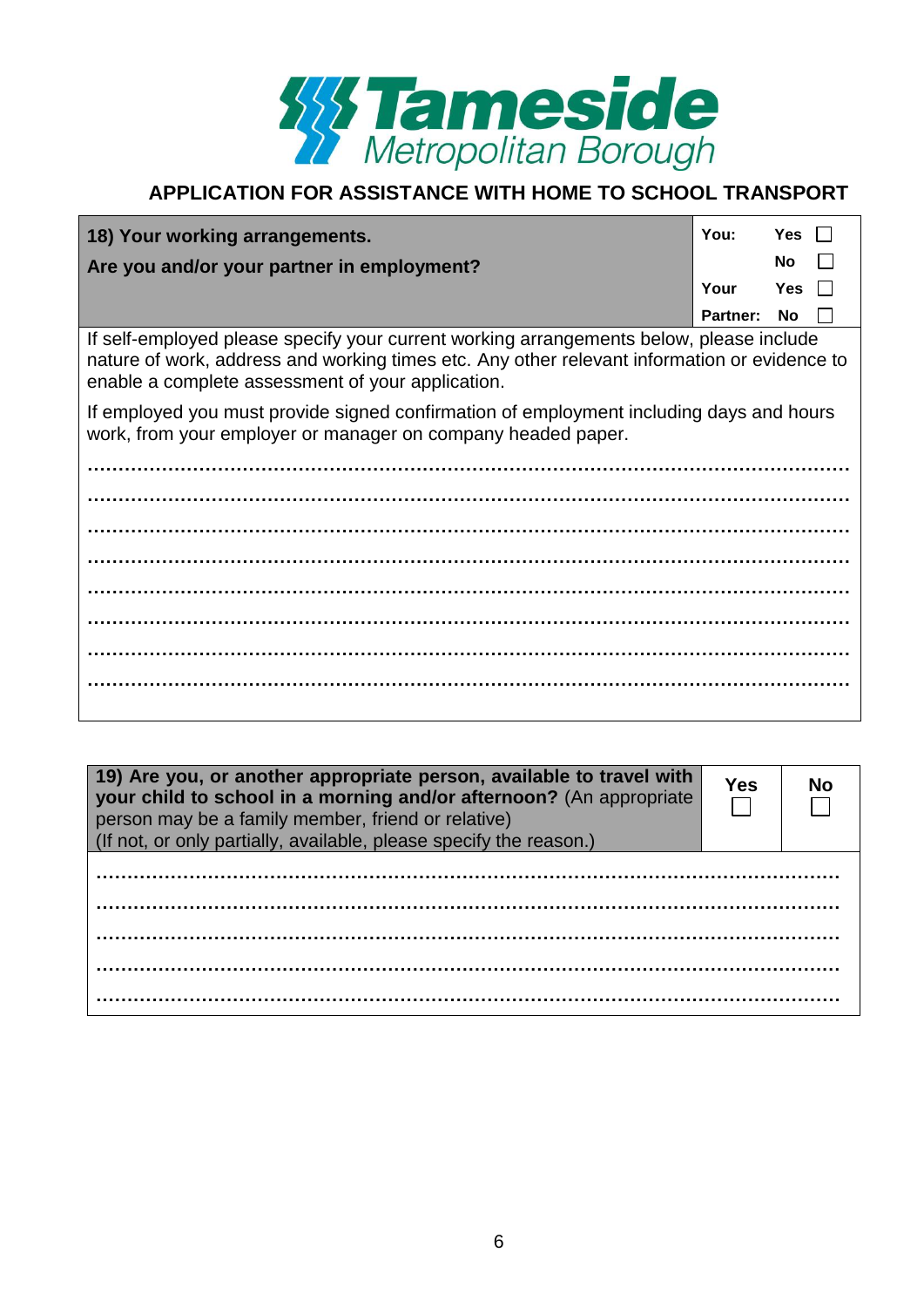

| 20) Do you have any other children?<br>(If yes, please list all other children living at the same address)                                                                                                                                                                                                                                                                                                                                                                                                       |     |                             | <b>Yes</b>             | <b>No</b>           |               |  |
|------------------------------------------------------------------------------------------------------------------------------------------------------------------------------------------------------------------------------------------------------------------------------------------------------------------------------------------------------------------------------------------------------------------------------------------------------------------------------------------------------------------|-----|-----------------------------|------------------------|---------------------|---------------|--|
| <b>Name</b>                                                                                                                                                                                                                                                                                                                                                                                                                                                                                                      | Age | Year                        | School (if applicable) | <b>School Times</b> |               |  |
|                                                                                                                                                                                                                                                                                                                                                                                                                                                                                                                  |     | Group<br>(if<br>applicable) |                        | <b>Start</b>        | <b>Finish</b> |  |
|                                                                                                                                                                                                                                                                                                                                                                                                                                                                                                                  |     |                             |                        |                     |               |  |
|                                                                                                                                                                                                                                                                                                                                                                                                                                                                                                                  |     |                             |                        |                     |               |  |
|                                                                                                                                                                                                                                                                                                                                                                                                                                                                                                                  |     |                             |                        |                     |               |  |
|                                                                                                                                                                                                                                                                                                                                                                                                                                                                                                                  |     |                             |                        |                     |               |  |
|                                                                                                                                                                                                                                                                                                                                                                                                                                                                                                                  |     |                             |                        |                     |               |  |
|                                                                                                                                                                                                                                                                                                                                                                                                                                                                                                                  |     |                             |                        |                     |               |  |
|                                                                                                                                                                                                                                                                                                                                                                                                                                                                                                                  |     |                             |                        |                     |               |  |
|                                                                                                                                                                                                                                                                                                                                                                                                                                                                                                                  |     |                             |                        |                     |               |  |
| 21) If your child has an ECHP and is assessed on completion of the application process,<br>as eligible for home to school transport assistance, you may be eligible for<br>consideration of a personal budget, personal budgets are financial payments provided<br>to parents/carers who are able to make their own transport arrangements cheaper than<br>the Council can provide them. For more information on personal budgets please go to<br>https://www.tameside.gov.uk/localoffer/families/personalbudget |     |                             |                        |                     |               |  |
| Please tick the relevant box below.                                                                                                                                                                                                                                                                                                                                                                                                                                                                              |     |                             |                        |                     |               |  |
| I am interested in being considered for a personal budget                                                                                                                                                                                                                                                                                                                                                                                                                                                        |     |                             |                        |                     |               |  |
| I am not interested in being considered for a personal budget                                                                                                                                                                                                                                                                                                                                                                                                                                                    |     |                             |                        |                     |               |  |
|                                                                                                                                                                                                                                                                                                                                                                                                                                                                                                                  |     |                             |                        |                     |               |  |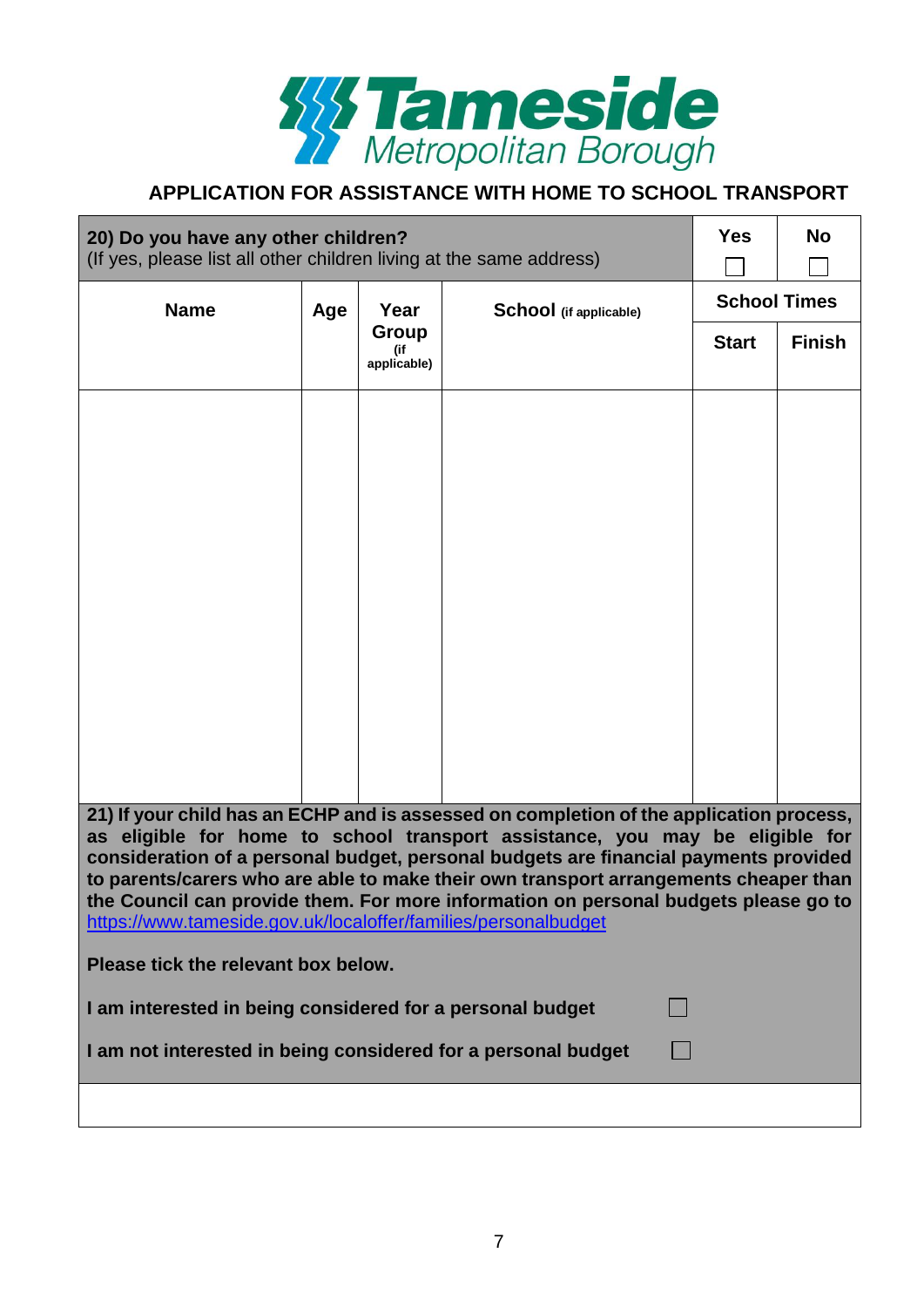

**22) Emergency Contact Details Please supply the names, addresses and/or landline/mobile numbers of at least TWO emergency contacts (NOT parents' mobiles or home phone/address details). We cannot process any applications without these details.**

………………………………………………………………………………………………………….. ………………………………………………………………………………………………………….. ………………………………………………………………………………………………………….. ………………………………………………………………………………………………………….. …………………………………………………………………………………………………………..

…………………………………………………………………………………………………………..

**23) Please provide any additional information you may think is relevant as the council considers your request for SEN Transport: Please use a separate sheet of paper if necessary**

………………………………………………………………………………………………………….. ………………………………………………………………………………………………………….. ………………………………………………………………………………………………………….. ………………………………………………………………………………………………………….. …………………………………………………………………………………………………………..

**IMPORTANT: Application checklist. A decision on eligibility will be based on the information given on this application. Unfortunately, incomplete applications, or those returned without the requested evidence, will not be processed. Please ensure ALL sections are completed and evidence is returned using the checklist below. Have you?**

**HAVE YOU -** Completed ALL sections fully?

Have you attached the following, if applicable:

- 1) Statements from GP or consultant (medical evidence)
- 2) Statements from other professionals (if you believe you have exceptional family circumstances)
- 3) Employment working arrangements including days of work, start/finish times and hours worked to be provided by your employer/s on company headed paper
- 4) Emergency Contact details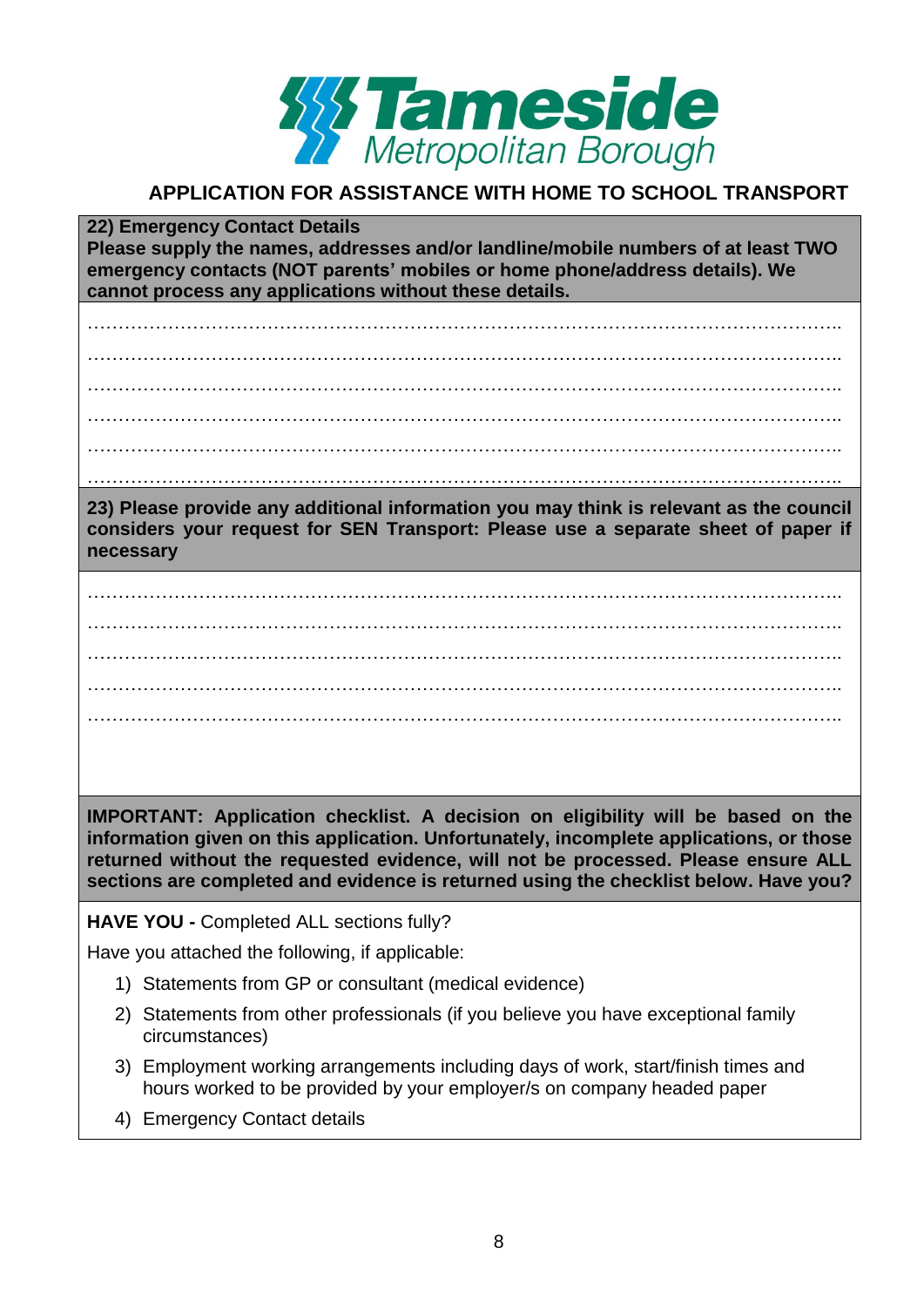

#### **Data Protection**

The information you have provided on this form will be treated in confidence for the purpose of assessing eligibility and providing Home to School Transport in accordance data protection legislation (UK General Data Protection Regulations and the Data Protection Act 2018).

The information will be used in accordance with the Education Transport Policy and for the purpose of processing applications for pupils travel assistance as required to fulfil the Council's duties under legislation, statutory or contractual requirement or obligation.

This authority is under a duty to protect the public funds it administers, and to this end may use the information you have provided on this form within this authority for the prevention and detection of fraud. It may also share this information with external organisations whose business it is to assist in the service delivery of transport solutions to eligible students and with the Department of Education for statistical purposes only. The personal data is not shared with anyone else and will never be disclosed for marketing purposes.

The information contained on this application form will be retained until your child no longer requires travel assistance provided by the Council and then for a further 6 years from the date that travel assistance ceases and shall be processed in adherence to your legal rights, which are set out in our privacy notice which can be found at [Tameside Metropolitan Borough Council](https://www.tameside.gov.uk/dataprotection/PrivacyNotice)  [Data Protection Privacy Notice.](https://www.tameside.gov.uk/dataprotection/PrivacyNotice) Your personal data will be stored and used in accordance with this Policy.

Should you require a hard copy of our privacy statement then please contact the Integrated Transport Unit team on 0161 342 3205 / 3691 or via email to [itu@tameside.gov.uk](mailto:itu@tameside.gov.uk)

By ticking the box below you are giving your consent for the council to share information relating to your child with the transport providers selected by the Council for the purpose of delivering the Home to School Transport Service. This will include special category data relating to SEND information.

 $\Box$ 

#### **Parent / Carer Declaration**

I declare that the information provided on this form is correct at this moment in time. If circumstances change in any of the areas on this form I will notify the council immediately.

If the council agrees to provide travel assistance for my child I understand:

- This may be stopped if any information on this form is found to be incorrect.
- The provision of transport will be reviewed on a regular basis (minimum annually).
- Any change of circumstances e.g. change of address may affect my child's entitlement to travel assistance. This may also result in a change to the type of travel assistance awarded.